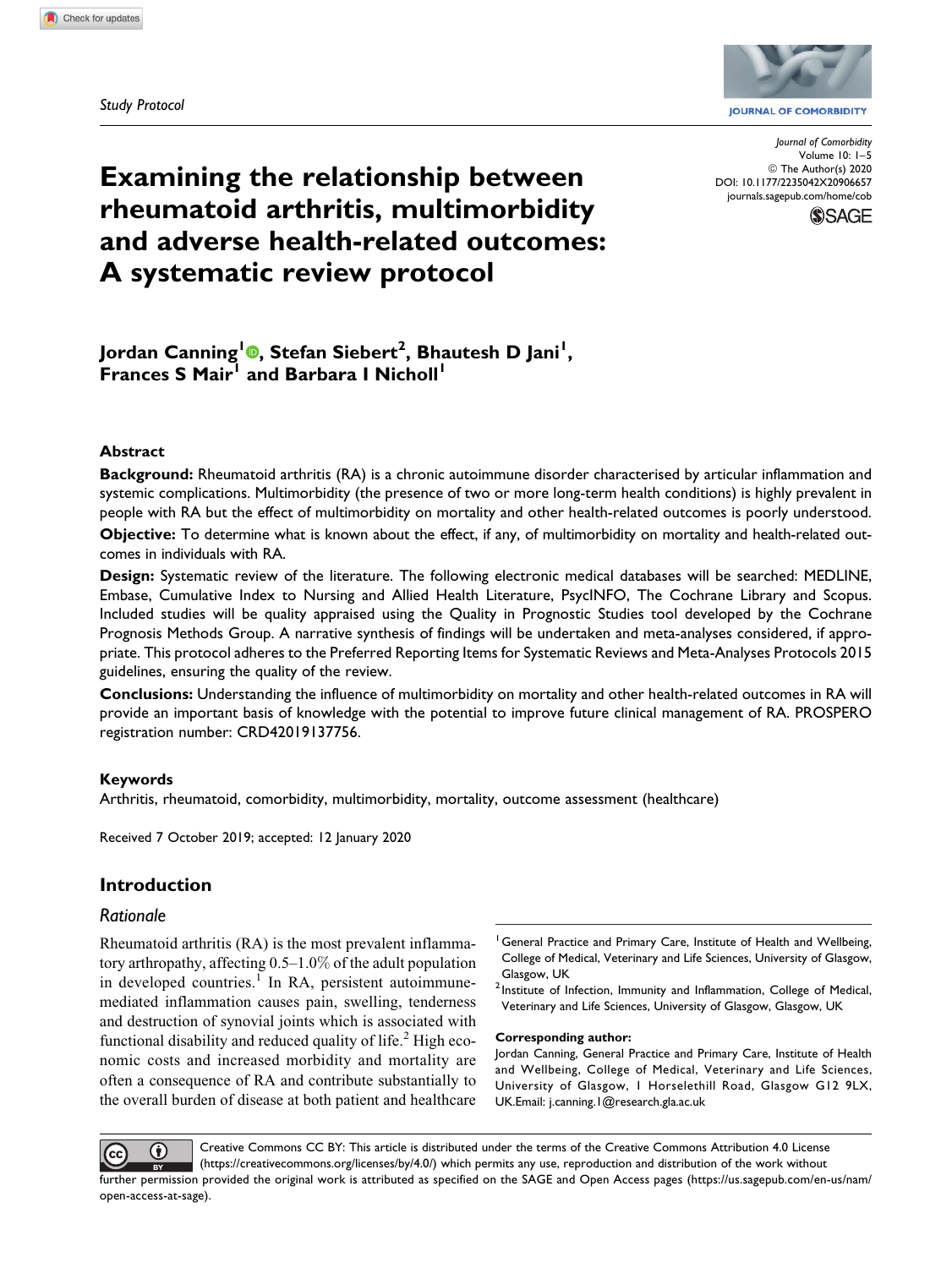| Category         | Inclusion criteria                                             | Exclusion criteria                                                                                                                         |  |  |
|------------------|----------------------------------------------------------------|--------------------------------------------------------------------------------------------------------------------------------------------|--|--|
| Study design     | Longitudinal cohort studies (retrospective<br>and prospective) | Cross-sectional studies; intervention studies; qualitative studies;<br>case reports/series; review articles (including systematic reviews) |  |  |
| Population       | Adults (18 years or older)                                     | Children/adolescents (under 18 years); animal studies                                                                                      |  |  |
| Exposure         | $RA + >2$ LTCs                                                 | $RA + I$ LTC                                                                                                                               |  |  |
| Comparator       | $RA + < I$ LTC                                                 | None                                                                                                                                       |  |  |
| <b>Outcomes</b>  | Mortality and/or health-related outcomes                       |                                                                                                                                            |  |  |
| Publication type | Full-text published article                                    | Conference abstracts; dissertations/theses; editorials/commentaries/<br>letters                                                            |  |  |
| Language         | English language                                               | Non-English language                                                                                                                       |  |  |
|                  |                                                                |                                                                                                                                            |  |  |

Table 1. Summary of inclusion and exclusion criteria to be used during the study selection process.

RA: rheumatoid arthritis; LTC: long-term condition.

level.<sup>3</sup> The management of RA has been transformed in recent decades by the optimal use of disease-modifying anti-rheumatic drugs and the availability of targeted biological treatments.<sup>4</sup> However, the presence of concurrent long-term conditions (LTCs) can cause additional complications in individuals with  $RA<sup>5</sup>$  Common comorbid LTCs include cardiovascular disease, osteoporosis and depression, with the average RA patient having 1.6 additional LTCs; this number increases with age, disease duration and disease activity. It is estimated that multimorbidity (the coexistence of two or more LTCs) is present in approximately two-thirds of people with RA.<sup>6</sup> Multimorbidity itself has been linked to excess mortality, increased healthcare utilisation and poorer quality of life.<sup>7,8</sup> However, the relationship between RA and multimorbidity is poorly understood. Likewise, the effects of this relationship on mortality and other health-related outcomes remain unclear. Examining such relationships will provide a valuable foundation to support future patient care through greater understanding of those at increased risk of adverse health-related outcomes.

# **Objectives**

This systematic review will appraise the literature to determine what is known about the effect, if any, of multimorbidity on mortality and other health-related outcomes in individuals with RA.

# Methods

The Preferred Reporting Items for Systematic Review and Meta-Analysis Protocols (PRISMA-P) 2015 reporting guidelines were used to prepare this protocol (Online Supplementary File S1).<sup>9,10</sup>

# Eligibility criteria

Inclusion and exclusion criteria are summarised in Table 1.

Study design. Empirical studies using quantitative methods will be eligible for our review. We will expressly target longitudinal cohort studies (both retrospective and prospective). Cross-sectional studies, intervention studies, qualitative studies, case reports/series and review articles (including systematic reviews) will be excluded. There will be no restriction on the publication date of included studies in the systematic review, with a search end date of 6 December 2018.

Population. Studies must involve adults (18 years or older) with RA and two or more other physical or mental health LTCs. Studies involving children/adolescents (under 18 years) or animals will be excluded.

Exposure. The exposure of interest is the presence of two or more LTCs in adults with RA. We will include studies that assess the relationship between RA, multimorbidity and our outcomes of interest using any numerical count of comorbidity/multimorbidity, where the type of comorbid conditions is also specified. Studies that focus solely on one comorbid condition with RA will be excluded as this systematic review is only interested in the relationship between RA and multimorbidity.

Comparators. Participants with only RA and no other LTCs or those with RA and one other LTC will act as the comparator/control group. However, studies that do not include a comparator/control group will not be excluded.

Outcomes. The primary outcome will be all-cause mortality. Health-related outcomes will also be of interest, particularly those relating to disability and quality of life. Of interest, are those reported by patients regarding their emotional, social and physical wellbeing via health assessment questionnaires (HAQ) and/or patient-reported outcome measures. Studies which provide data on any of these outcomes will be included.

Publication type. Studies must be full-text published articles. Conference abstracts, dissertations/theses and editorials/ commentaries/letters will be excluded.

Language. Studies must be in the English language.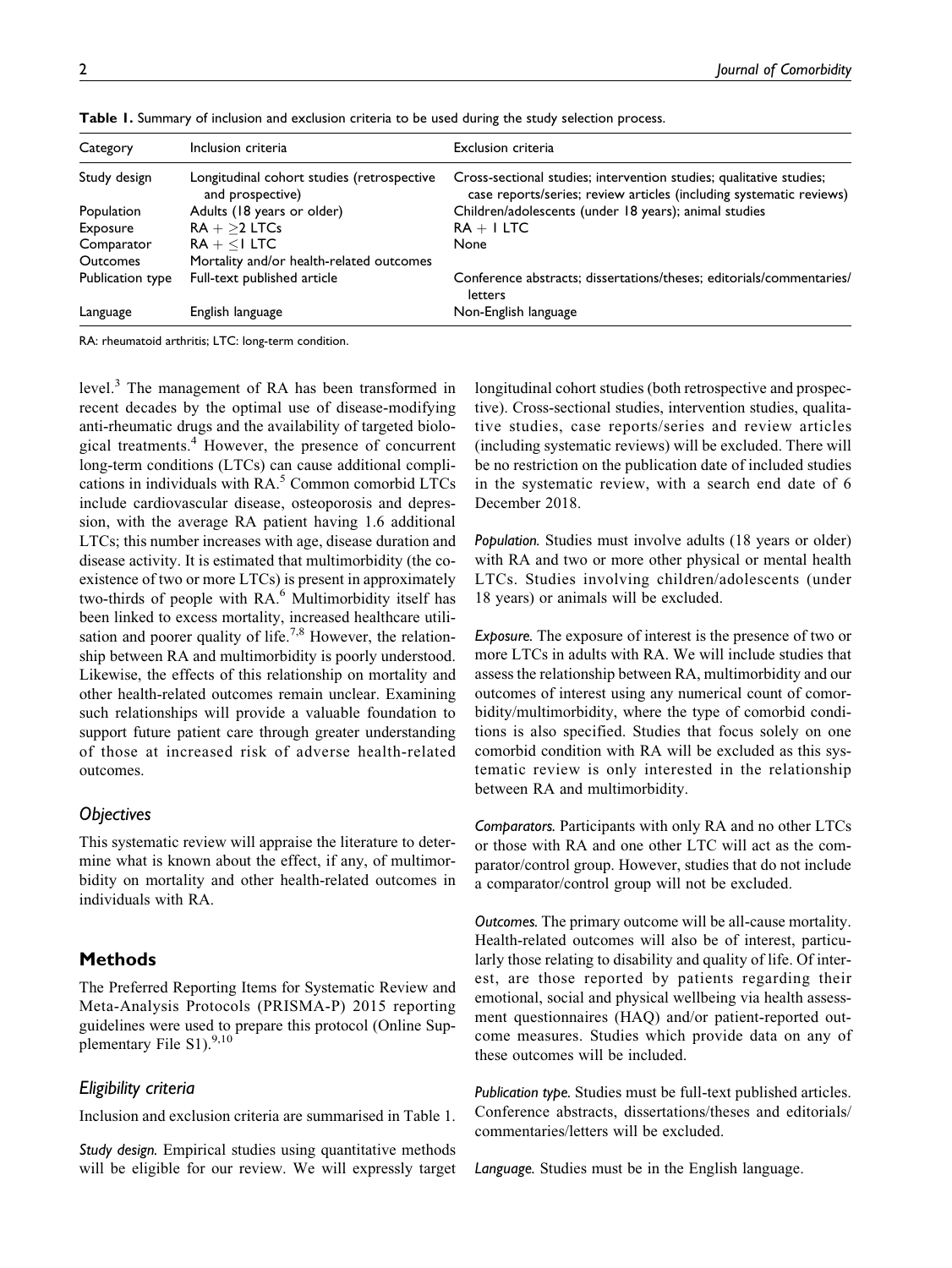| Key concepts                       | Rheumatoid arthritis                                                | Multimorbidity                                                                                                                                                                                                                        | Mortality                                                    | Health-related outcomes                                                                                                                                                                                                                                                                             |
|------------------------------------|---------------------------------------------------------------------|---------------------------------------------------------------------------------------------------------------------------------------------------------------------------------------------------------------------------------------|--------------------------------------------------------------|-----------------------------------------------------------------------------------------------------------------------------------------------------------------------------------------------------------------------------------------------------------------------------------------------------|
| Search index terms and<br>keywords | arthritis, rheumatoid<br>rheumatoid arthritis<br>rheumatic disease* | multimorbid <sup>*</sup><br>multi morbid*<br>multiple morbid*<br>multicondition*<br>multi condition*<br>multiple condition*<br>multidisorder*<br>multi disorder*<br>multiple disorder*<br>comorbid*<br>co morbid*<br>condition count* | mortality<br>death<br>surviv <sup>*</sup><br>surviv* analys* | function* outcome*<br>function* abilit*<br>function* disability*<br>physical* function*<br>emotion* function*<br>social* function*<br>quality of life<br>chronic pain<br>musculoskeletal pain<br>health assessment questionnaire*<br>patient reported outcome measure*<br>short form questionnaire* |

Table 2. Summary of subject index terms and keywords used in search strategy and adapted for each electronic medical database.

## Information sources

The following electronic medical databases will be searched: MEDLINE (Ovid), Embase (Ovid), Cumulative Index to Nursing and Allied Health Literature (CINAHL; EBSCOhost), PsycINFO (EBSCOhost), The Cochrane Library (Central Register of Controlled Trials (CEN-TRAL); Wiley) and Scopus (Elsevier). The International Prospective Register of Systematic Reviews (PROSPERO) will be monitored for other ongoing and completed systematic reviews on RA and multimorbidity.

# Search strategy

The search strategy will combine the following concepts: (1) RA, (2) comorbidity/multimorbidity, (3) mortality and (4) health-related outcomes (see 'Outcomes' section), using subject index terms and keywords (Table 2). Each database will be searched individually with the search strategy adapted to reflect the differing subject index terms and keywords used by each database. Advanced search features, such as multi-field search, operators, truncation/wildcards and limits, will be combined with the appropriate Boolean terms to create our search strategy. This search strategy will be reviewed by the University of Glasgow College Librarian for Medical, Veterinary and Life Sciences and members of our review panel with expertise in RA and multimorbidity (Online Supplementary File S2).

## Study records

Data management. The results of the literature search will be downloaded to EndNote (X7.7.1; Thomson Reuters) and duplicates removed. The remaining studies will be uploaded to the systematic review management software, DistillerSR (Evidence Partners, Ontario, Canada), in preparation for the selection process.

Selection process. The process for selecting eligible studies will be conducted in two stages, namely title/abstract

screening and full-text screening. Titles and abstracts of studies identified from the database searches will be screened independently by the primary researcher (JC) and another member of the review team (SS, BJ, FM or BN) against predefined eligibility criteria. Studies that meet the eligibility criteria will undergo full-text screening. Conflicting studies will also undergo full-text screening. Fulltext articles will be obtained and the primary researcher (JC) and one other reviewer (SS, BJ, FM or BN) will again independently review studies against the predefined eligibility criteria. Online supplementary material will be consulted when necessary to support the decision-making process. Disagreements at this stage will be resolved by discussion and/or consultation with a third reviewer. A citation search will also be performed on full-text articles to identify any additional relevant studies.

Data collection process. Data from included studies will be extracted and recorded in a predefined data extraction form designed by the primary researcher (JC), as per Cochrane Handbook recommendations, specifically the Cochrane PICO statement where Intervention ('I') is replaced with Exposure ('E'). The form will cover Population, Exposure, Comparator and Outcomes (Table 1). Study characteristics will also be included to record study design, setting, study time period and aims and objectives. The data extraction form will be piloted and any modifications to the form will be made by the review team. Data extraction will be carried out in duplicate by independent reviewers and discrepancies will be resolved by discussion and/or consultation with a third reviewer.

## Data items

Study characteristics. Details relating to study design, setting, period of study and study aims and objectives will be extracted.

Population. Study population characteristics, such as sample size, sex, age, ethnicity, sociodemographic status, occupation, education, RA duration and treatment, will be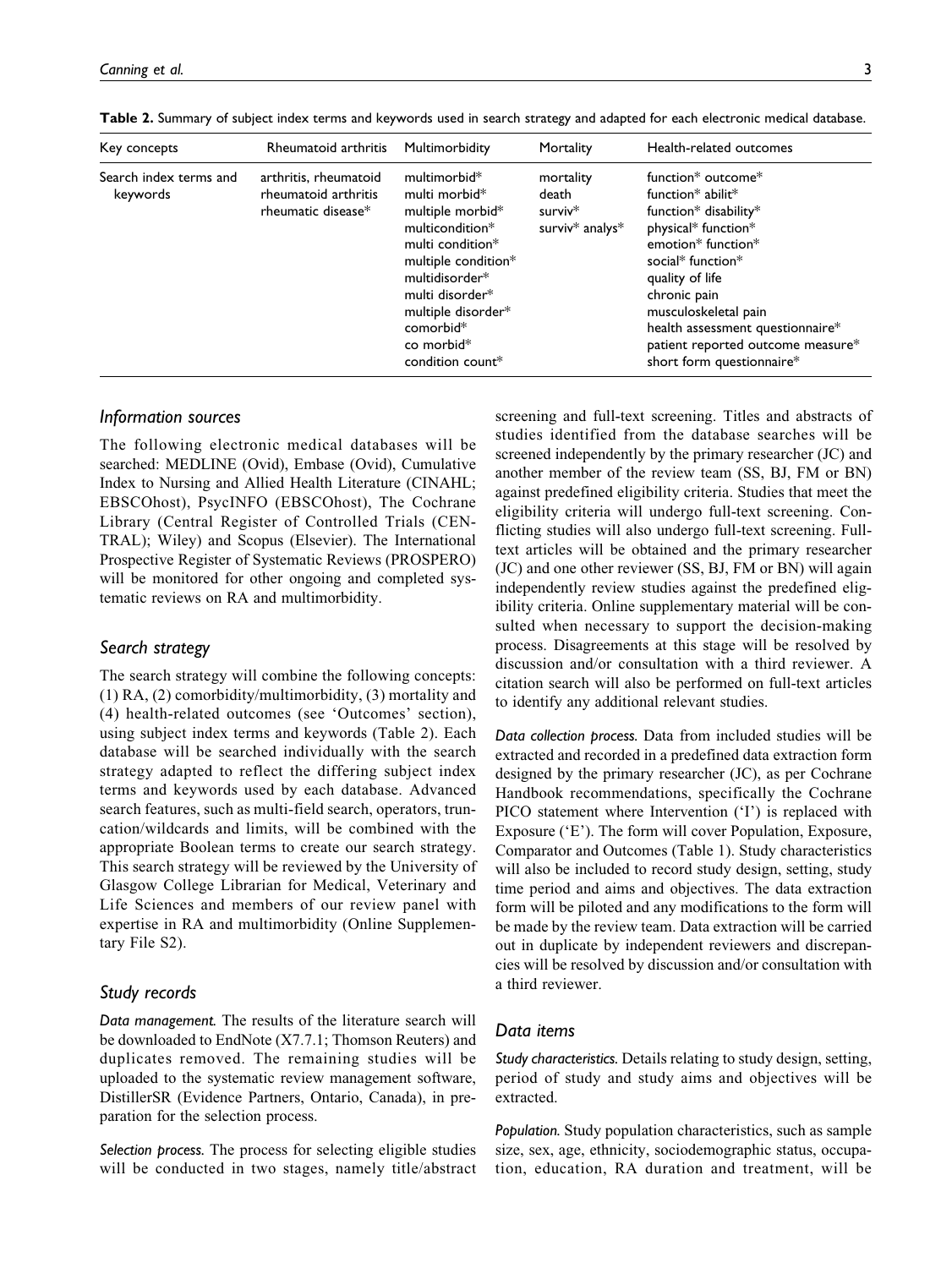Exposure. The definition/measure of multimorbidity and number/type of comorbid conditions will be reported for each included study.

Comparator. Details of comparator/control groups including definition/measure of participants with RA and no/one other LTCs will be extracted.

Outcome. We will record how all-cause mortality and health-related outcomes are defined and measured by each included study. Length of follow-up and statistical analyses used by the authors to evaluate the relationship between RA, multimorbidity and mortality or health-related outcomes will be extracted.

Statistical methods. We will also record the statistical methods used, reported results, nature of association reported along with the corresponding effect sizes and adjusting confounders used in the model.

# Outcomes and prioritisation

The primary outcome of interest is all-cause mortality which may be calculated as hazard ratios, odds ratios, incidence rates or survival percentages. Health-related outcomes may be clinician- and/or patient-reported via appropriate questionnaires, for example, HAQ, patient/ physician global assessment and short form 36.

# Risk of bias in individual studies

The Quality in Prognostic Studies tool (developed by the Cochrane Prognosis Methods Group) will be used by two reviewers (JC and SS, BJ, FM or BN) to independently assess risk of bias within included studies. Judgements will be made for each of the following domains: Study Participation, Study Attrition, Prognostic Factor Measurement, Outcome Measurement, Study Confounding and Statistical Analysis and Reporting. Each domain will be assigned a 'Rating of "Risk of bias"' as either 'High', 'Moderate' or 'Low'. The adequacy of reporting will be rated as 'Yes', 'Partial', 'No' or 'Unsure'. Text comments to facilitate the consensus process will also be included, as necessary. Disagreements between reviewers at this stage will be discussed and resolved by a third reviewer, if required.

# Data synthesis

Included studies will be grouped together according to outcomes in preparation for data synthesis. A narrative synthesis of findings will be conducted which will describe the following from each included study: study characteristics,

population, exposure, comparator, outcomes, risk of bias (quality) assessment and study inconsistencies, if any. If appropriate, a meta-analysis will be conducted with tests for publication bias and heterogeneity carried out beforehand. No analysis of subgroups or subsets is planned at present. However, this decision will be re-assessed depending on findings. If appropriate, separate analyses may be conducted on relevant study population characteristics, for example, age, gender, socioeconomic status or multimorbidity count/type of comorbid conditions.

# Ethics approval and dissemination

This systematic review will not contain individual patient data therefore ethics approval is not required. The results of this review will be disseminated via relevant scientific conferences, peer-reviewed publications and social media. This review also fulfils objectives of the primary researcher's (JC) Doctoral Training Programme (DTP) project.

# **Discussion**

This systematic review will evaluate the existing literature to determine what is known about the effect of multimorbidity on mortality and adverse health-related outcomes in people with RA. We expect to find multimorbidity to be associated with excess mortality, worsened functional status and reduced quality of life in individuals with RA. We also anticipate that differing numbers and types of comorbid LTCs will have varying impacts on these outcomes. This systematic review will be the first to our knowledge to examine the current information available to delineate such relationships, identify gaps in knowledge and contribute to overall understanding in this area. Identifying areas for additional investigation may further bridge the gap between current understanding and future clinical guideline/health service design modifications.

This systematic review has several key strengths including adhering to PRISMA-P 2015 guidelines to ensure clarity and transparency in our reporting. We will also develop a comprehensive search strategy with guidance from a specialist librarian to minimise the omission of relevant studies. Likewise, all screening and data extraction will be performed independently by two reviewers to limit any oversights.

The definition of multimorbidity and the reporting of outcomes in literature are expected to vary considerably. A narrative synthesis of findings may therefore be conducted to accommodate the heterogeneous nature of the literature which is a potential limitation. The search strategy also restricts publications to English language only which is a possible limitation, although it has previously been suggested that this is not a major drawback to the quality of a systematic review.<sup>11</sup>

Without a defined relationship between RA and multimorbidity, it is difficult to develop and implement